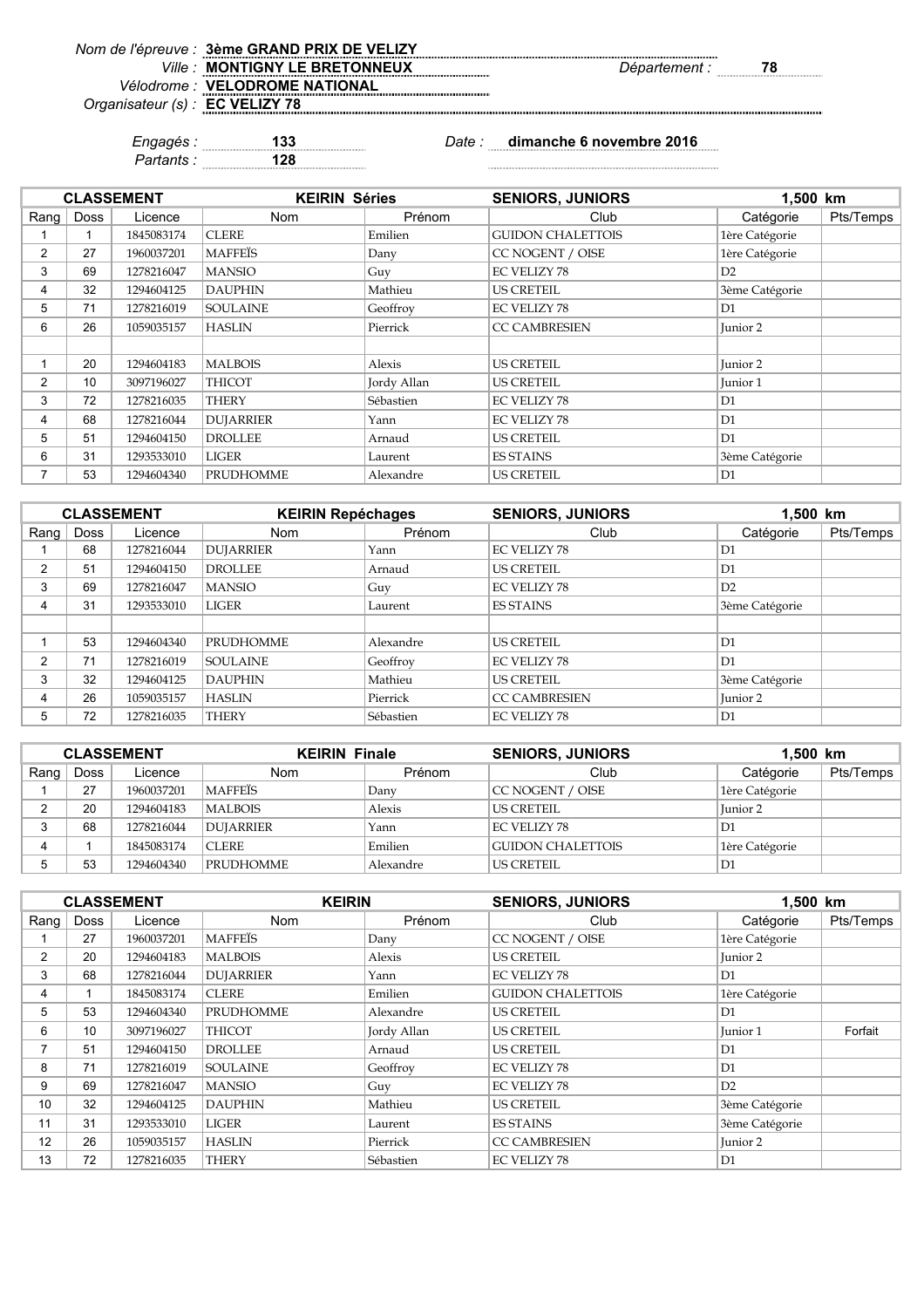|          | <b>CLASSEMENT</b> |            | <b>OMNIUM Scratch</b> |               | <b>MINIMES</b>                  |           | 4,000 km  |  |
|----------|-------------------|------------|-----------------------|---------------|---------------------------------|-----------|-----------|--|
| Rang $ $ | Doss              | Licence    | <b>Nom</b>            | Prénom        | Club                            | Catégorie | Pts/Temps |  |
|          | 138               | 1818341080 | <b>THIBAULT</b>       | Nathan        | <b>CYCLISME EN TERRES VIVES</b> | Minime 2  |           |  |
| 2        | 137               | 1293515073 | <b>KANDISSOUNON</b>   | Arthur        | <b>EC AULNAY</b>                | Minime 2  |           |  |
| 3        | 132               | 1836102190 | <b>SALERNO</b>        | Luys          | <b>AC BAS-BERRY</b>             | Minime 1  |           |  |
| 4        | 141               | 1278210107 | <b>GRIGNON</b>        | Alexandre     | ROUE D'OR CONFLANAISE           | Minime 1  |           |  |
| 5        | 131               | 1836102001 | <b>HERVOUET</b>       | Arsène        | <b>AC BAS-BERRY</b>             | Minime 1  |           |  |
| 6        | 139               | 1278243065 | <b>DERIAUX</b>        | Pacome        | EC VERNOUILLET V. T.            | Minime 2  |           |  |
|          | 140               | 1487039211 | <b>CARREY</b>         | <b>Jaimes</b> | <b>U.C.CONDAT</b>               | Minime 1  |           |  |
| 8        | 133               | 1278243240 | BRAIL                 | Mathis        | EC VERNOUILLET V. T.            | Minime 1  |           |  |
| 9        | 135               | 1291307203 | <b>GOUSSOT</b>        | Cyprien       | <b>EC MONTGERON VIGNEUX</b>     | Minime 2  |           |  |
| 10       | 136               | 1293515003 | <b>CORBEL</b>         | Paul          | <b>EC AULNAY</b>                | Minime 2  |           |  |

|      | <b>CLASSEMENT</b> |            | <b>OMNIUM Course aux points</b> |               | <b>MINIMES</b><br>4,000 km      |           |           |
|------|-------------------|------------|---------------------------------|---------------|---------------------------------|-----------|-----------|
| Rang | <b>Doss</b>       | Licence    | <b>Nom</b>                      | Prénom        | Club                            | Catégorie | Pts/Temps |
|      | 138               | 1818341080 | <b>THIBAULT</b>                 | Nathan        | <b>CYCLISME EN TERRES VIVES</b> | Minime 2  | 10 Pts    |
| 2    | 137               | 1293515073 | <b>KANDISSOUNON</b>             | Arthur        | <b>EC AULNAY</b>                | Minime 2  | 9 Pts     |
| 3    | 132               | 1836102190 | <b>SALERNO</b>                  | Luys          | <b>AC BAS-BERRY</b>             | Minime 1  | 5 Pts     |
| 4    | 141               | 1278210107 | <b>GRIGNON</b>                  | Alexandre     | <b>ROUE D'OR CONFLANAISE</b>    | Minime 1  | 4 Pts     |
| 5    | 140               | 1487039211 | <b>CARREY</b>                   | Jaimes        | <b>U.C.CONDAT</b>               | Minime 1  | 2 Pts     |
| 6    | 139               | 1278243065 | <b>DERIAUX</b>                  | <i>Pacome</i> | EC VERNOUILLET V. T.            | Minime 2  | 2 Pts     |
| ⇁    | 135               | 1291307203 | <b>GOUSSOT</b>                  | Cyprien       | <b>EC MONTGERON VIGNEUX</b>     | Minime 2  | 1 Pt      |
| 8    | 133               | 1278243240 | BRAIL                           | Mathis        | EC VERNOUILLET V. T.            | Minime 1  |           |
| 9    | 131               | 1836102001 | <b>HERVOUET</b>                 | Arsène        | <b>AC BAS-BERRY</b>             | Minime 1  |           |
| 10   | 136               | 1293515003 | <b>CORBEL</b>                   | Paul          | <b>EC AULNAY</b>                | Minime 2  |           |

|                | <b>CLASSEMENT</b> |            | <b>OMNIUM</b>       |               | <b>MINIMES</b>                  |           | km        |  |
|----------------|-------------------|------------|---------------------|---------------|---------------------------------|-----------|-----------|--|
| Rang $ $       | <b>Doss</b>       | Licence    | <b>Nom</b>          | Prénom        | Club                            | Catégorie | Pts/Temps |  |
|                | 138               | 1818341080 | <b>THIBAULT</b>     | Nathan        | <b>CYCLISME EN TERRES VIVES</b> | Minime 2  | 2 Pts     |  |
| $\overline{2}$ | 137               | 1293515073 | <b>KANDISSOUNON</b> | Arthur        | <b>EC AULNAY</b>                | Minime 2  | 4 Pts     |  |
| 3              | 132               | 1836102190 | <b>SALERNO</b>      | Luys          | <b>AC BAS-BERRY</b>             | Minime 1  | 6 Pts     |  |
| 4              | 141               | 1278210107 | <b>GRIGNON</b>      | Alexandre     | ROUE D'OR CONFLANAISE           | Minime 1  | 8 Pts     |  |
| 5              | 140               | 1487039211 | <b>CARREY</b>       | <b>Jaimes</b> | <b>U.C.CONDAT</b>               | Minime 1  | 12 Pts    |  |
| 6              | 139               | 1278243065 | <b>DERIAUX</b>      | Pacome        | EC VERNOUILLET V.T.             | Minime 2  | 12 Pts    |  |
|                | 131               | 1836102001 | <b>HERVOUET</b>     | Arsène        | <b>AC BAS-BERRY</b>             | Minime 1  | 14 Pts    |  |
| 8              | 135               | 1291307203 | <b>GOUSSOT</b>      | Cyprien       | <b>EC MONTGERON VIGNEUX</b>     | Minime 2  | 16 Pts    |  |
| 9              | 133               | 1278243240 | BRAIL               | Mathis        | EC VERNOUILLET V.T.             | Minime 1  | 16 Pts    |  |
| 10             | 136               | 1293515003 | <b>CORBEL</b>       | Paul          | <b>EC AULNAY</b>                | Minime 2  | 20 Pts    |  |

| <b>CLASSEMENT</b> |      |            | <b>OMNIUM Scratch</b> |         | <b>CADETTES, MINIMES FILLES</b> | 4.000 km  |           |
|-------------------|------|------------|-----------------------|---------|---------------------------------|-----------|-----------|
| Rang              | Doss | Licence    | Nom                   | Prénom  | Club                            | Catégorie | Pts/Temps |
|                   | 144  | 1292420061 | <b>BROUSSE</b>        | Marina  | <b>CSM VILLENEUVE GARENNE</b>   | Cadet 2   |           |
|                   | 149  | 1836308124 | <b>AUBRIET</b>        | Flavie  | <b>INDRE VELO PASSION</b>       | Cadet 1   |           |
|                   | 147  | 1487039282 | LAVAUD                | Soline  | <b>U.C. CONDAT</b>              | Minime 2  |           |
| 4                 | 146  | 1277114273 | FAHY                  | Camille | <b>IS FERTE GAUCHER</b>         | Minime 2  |           |
|                   | 148  | 1292420059 | <b>LALLEMANT</b>      | Lara    | CSM VILLENEUVE GARENNE          | Minime 1  |           |
|                   | 145  | 1278216046 | <b>COUVET</b>         | Fanny   | <b>EC VELIZY 78</b>             | Cadet 2   |           |

| <b>CLASSEMENT</b> |             |            | <b>OMNIUM</b> Course aux points |         | <b>CADETTES, MINIMES FILLES</b> | 4.000 km  |           |
|-------------------|-------------|------------|---------------------------------|---------|---------------------------------|-----------|-----------|
| Rang              | <b>Doss</b> | Licence    | <b>Nom</b>                      | Prénom  | Club                            | Catégorie | Pts/Temps |
|                   | 144         | 1292420061 | <b>BROUSSE</b>                  | Marina  | CSM VILLENEUVE GARENNE          | Cadet 2   | 15 Pts    |
| $\mathcal{P}$     | 149         | 1836308124 | <b>AUBRIET</b>                  | Flavie  | <b>INDRE VELO PASSION</b>       | Cadet 1   | 9 Pts     |
| 3                 | 147         | 1487039282 | LAVAUD                          | Soline  | U.C. CONDAT                     | Minime 2  | 6 Pts     |
| 4                 | 148         | 1292420059 | <b>LALLEMANT</b>                | Lara    | CSM VILLENEUVE GARENNE          | Minime 1  | 2 Pts     |
| 5                 | 146         | 1277114273 | FAHY                            | Camille | <b>IS FERTE GAUCHER</b>         | Minime 2  | 1 Pt      |
| 6                 | 145         | 1278216046 | <b>COUVET</b>                   | Fanny   | <b>EC VELIZY 78</b>             | Cadet 2   |           |

| <b>CLASSEMENT</b> |      |            | <b>OMNIUM</b>    |         | <b>CADETTES, MINIMES FILLES</b> |           | km        |
|-------------------|------|------------|------------------|---------|---------------------------------|-----------|-----------|
| Rang              | Doss | Licence    | <b>Nom</b>       | Prénom  | Club                            | Catégorie | Pts/Temps |
|                   | 144  | 1292420061 | <b>BROUSSE</b>   | Marina  | <b>CSM VILLENEUVE GARENNE</b>   | Cadet 2   | 2 Pts     |
| ົ                 | 149  | 1836308124 | <b>AUBRIET</b>   | Flavie  | <b>INDRE VELO PASSION</b>       | Cadet 1   | 4 Pts     |
|                   | 147  | 1487039282 | <b>LAVAUD</b>    | Soline  | U.C. CONDAT                     | Minime 2  | 6 Pts     |
| 4                 | 148  | 1292420059 | <b>LALLEMANT</b> | Lara    | <b>CSM VILLENEUVE GARENNE</b>   | Minime 1  | 9 Pts     |
|                   | 146  | 1277114273 | <b>FAHY</b>      | Camille | <b>IS FERTE GAUCHER</b>         | Minime 2  | 9 Pts     |
| 6                 | 145  | 1278216046 | <b>COUVET</b>    | Fanny   | EC VELIZY 78                    | Cadet 2   | 12 Pts    |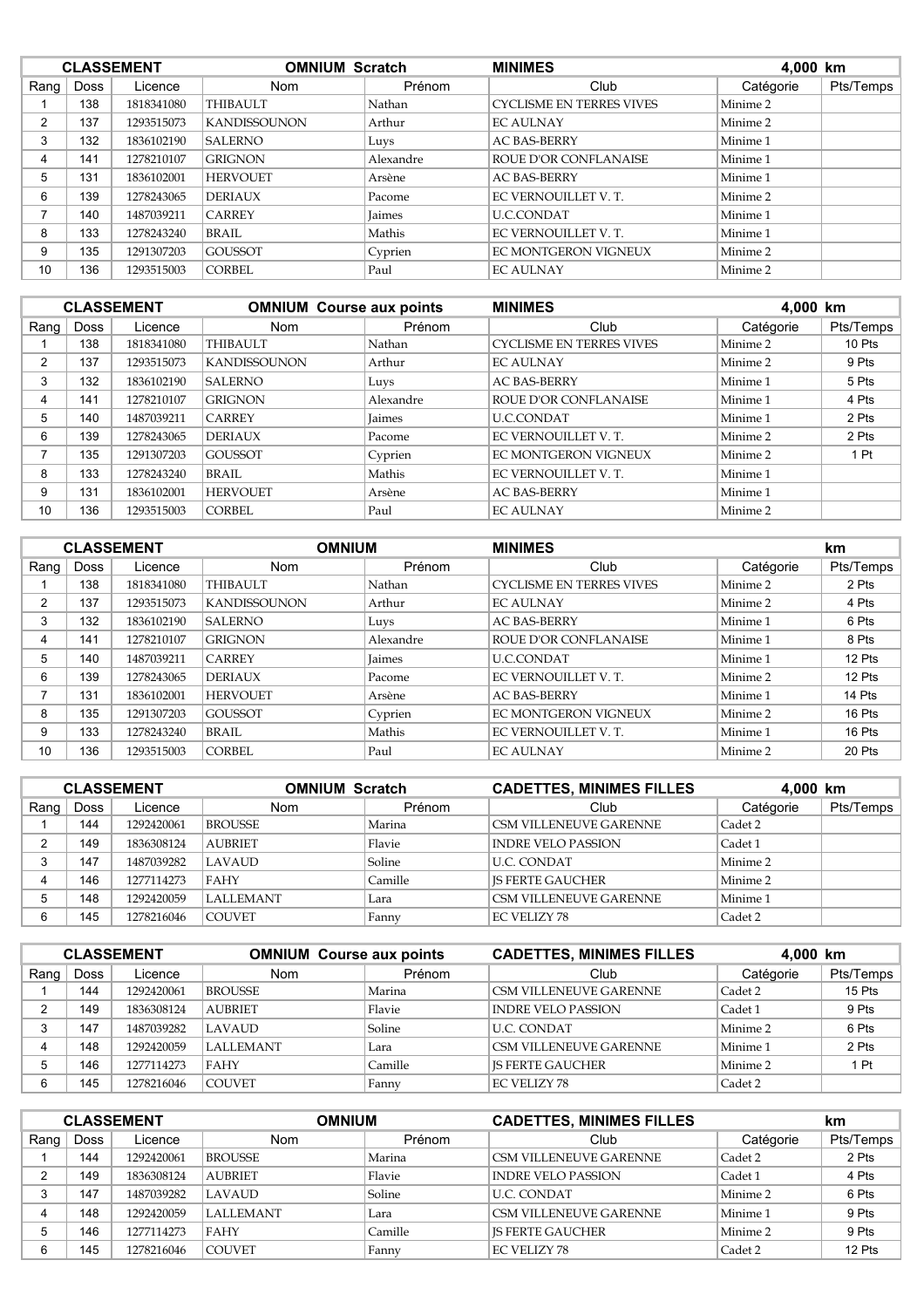|                |      | <b>CLASSEMENT</b> | <b>OMNIUM Scratch</b> |                 | <b>CADETS</b>                 | 5,000 km  |           |
|----------------|------|-------------------|-----------------------|-----------------|-------------------------------|-----------|-----------|
| Rang           | Doss | Licence           | <b>Nom</b>            | Prénom          | Club                          | Catégorie | Pts/Temps |
|                | 114  | 1727066071        | <b>PETIT</b>          | Clément         | <b>VC EVREUX</b>              | Cadet 2   |           |
| $\overline{2}$ | 107  | 1845083528        | <b>DHERVILLEZ</b>     | Théo            | <b>GUIDON CHALETTOIS</b>      | Cadet 1   |           |
| 3              | 116  | 1845083484        | <b>DIAZ</b>           | Niko            | <b>GUIDON CHALETTOIS</b>      | Cadet 2   |           |
| 4              | 113  | 0344120251        | <b>MAITRE</b>         | Pierre          | <b>GUIDON MACHECOULAIS</b>    | Cadet 2   |           |
| 5              | 101  | 1727024178        | <b>PONCHELLE</b>      | Thomas          | <b>CS BONNEVILLE</b>          | Cadet 1   |           |
| 6              | 110  | 1293513120        | <b>DO VALE</b>        | Thomas          | <b>USM GAGNY</b>              | Cadet 1   |           |
| $\overline{7}$ | 112  | 0344120105        | <b>GESNOUIN</b>       | Tristan         | <b>GUIDON MACHECOULAIS</b>    | Cadet 2   |           |
| 8              | 115  | 1836102186        | <b>PINOTEAU</b>       | Bastien         | <b>AC BAS-BERRY</b>           | Cadet 2   |           |
| 9              | 106  | 1275024112        | <b>RICHARD</b>        | Florian         | <b>US METRO TRANSPORTS</b>    | Cadet 1   |           |
| 10             | 104  | 1836102057        | <b>SURGET</b>         | Thomas          | <b>AC BAS-BERRY</b>           | Cadet 1   |           |
| 11             | 102  | 0344120260        | <b>RATICHAUX</b>      | Théo            | <b>GUIDON MACHECOULAIS</b>    | Cadet 1   |           |
| 12             | 109  | 1278235320        | <b>LOUVRIER</b>       | Erwan           | <b>VC MONTIGNY BRETONNEUX</b> | Cadet 1   |           |
| 13             | 108  | 1278235325        | <b>BERLAND</b>        | Alexandre       | VC MONTIGNY BRETONNEUX        | Cadet 1   |           |
| 14             | 117  | 1487039193        | <b>FRALIN</b>         | Jamy            | <b>U.C.CONDAT</b>             | Cadet 2   |           |
| 15             | 120  | 1278235156        | <b>ROLLAND</b>        | <b>Jonathan</b> | VC MONTIGNY BRETONNEUX        | Cadet 2   |           |
| 16             | 118  | 1487039296        | <b>LACHAUD</b>        | Melwin          | <b>U.C.CONDAT</b>             | Cadet 2   |           |
| 17             | 103  | 0344120147        | <b>ROYER</b>          | Boris           | <b>GUIDON MACHECOULAIS</b>    | Cadet 1   |           |
| 18             | 111  | 1727024247        | <b>ROUEN</b>          | Pierre          | <b>CS BONNEVILLE</b>          | Cadet 2   |           |
| 19             | 121  | 1487039209        | <b>VALET</b>          | Hugo            | <b>U.C.CONDAT</b>             | Cadet 2   |           |
| 20             | 105  | 1776016044        | <b>LECOEUR</b>        | Alexandre       | <b>VC ROUEN 76</b>            | Cadet 1   |           |
| 21             | 119  | 1278235196        | <b>ALIDRA</b>         | Maxime          | VC MONTIGNY BRETONNEUX        | Cadet 2   |           |

|                 |      | <b>CLASSEMENT</b> | <b>OMNIUM</b> Course aux points |                 | 10,000 km<br><b>CADETS</b>    |           |           |
|-----------------|------|-------------------|---------------------------------|-----------------|-------------------------------|-----------|-----------|
| Rang $ $        | Doss | Licence           | <b>Nom</b>                      | Prénom          | Club                          | Catégorie | Pts/Temps |
|                 | 114  | 1727066071        | <b>PETIT</b>                    | Clément         | <b>VC EVREUX</b>              | Cadet 2   | 17 Pts    |
| $\overline{2}$  | 107  | 1845083528        | <b>DHERVILLEZ</b>               | Théo            | <b>GUIDON CHALETTOIS</b>      | Cadet 1   | 10 Pts    |
| 3               | 115  | 1836102186        | <b>PINOTEAU</b>                 | <b>Bastien</b>  | <b>AC BAS-BERRY</b>           | Cadet 2   | 8 Pts     |
| 4               | 104  | 1836102057        | <b>SURGET</b>                   | Thomas          | <b>AC BAS-BERRY</b>           | Cadet 1   | 4 Pts     |
| 5               | 102  | 0344120260        | <b>RATICHAUX</b>                | Théo            | <b>GUIDON MACHECOULAIS</b>    | Cadet 1   | 4 Pts     |
| 6               | 118  | 1487039296        | <b>LACHAUD</b>                  | Melwin          | <b>U.C.CONDAT</b>             | Cadet 2   | 3 Pts     |
| $\overline{7}$  | 113  | 0344120251        | <b>MAITRE</b>                   | Pierre          | <b>GUIDON MACHECOULAIS</b>    | Cadet 2   | 1 Pt      |
| 8               | 110  | 1293513120        | <b>DO VALE</b>                  | Thomas          | <b>USM GAGNY</b>              | Cadet 1   |           |
| 9               | 112  | 0344120105        | <b>GESNOUIN</b>                 | Tristan         | <b>GUIDON MACHECOULAIS</b>    | Cadet 2   |           |
| 10 <sup>°</sup> | 117  | 1487039193        | <b>FRALIN</b>                   | Jamy            | <b>U.C.CONDAT</b>             | Cadet 2   |           |
| 11              | 101  | 1727024178        | <b>PONCHELLE</b>                | Thomas          | <b>CS BONNEVILLE</b>          | Cadet 1   |           |
| 12              | 109  | 1278235320        | <b>LOUVRIER</b>                 | Erwan           | <b>VC MONTIGNY BRETONNEUX</b> | Cadet 1   |           |
| 13              | 121  | 1487039209        | <b>VALET</b>                    | Hugo            | <b>U.C.CONDAT</b>             | Cadet 2   |           |
| 14              | 111  | 1727024247        | <b>ROUEN</b>                    | Pierre          | <b>CS BONNEVILLE</b>          | Cadet 2   |           |
| 15              | 120  | 1278235156        | <b>ROLLAND</b>                  | <b>Jonathan</b> | <b>VC MONTIGNY BRETONNEUX</b> | Cadet 2   |           |
| 16              | 119  | 1278235196        | <b>ALIDRA</b>                   | Maxime          | VC MONTIGNY BRETONNEUX        | Cadet 2   |           |
| 17              | 106  | 1275024112        | <b>RICHARD</b>                  | Florian         | <b>US METRO TRANSPORTS</b>    | Cadet 1   |           |
| 18              | 108  | 1278235325        | <b>BERLAND</b>                  | Alexandre       | <b>VC MONTIGNY BRETONNEUX</b> | Cadet 1   |           |
| 19              | 105  | 1776016044        | <b>LECOEUR</b>                  | Alexandre       | <b>VC ROUEN 76</b>            | Cadet 1   |           |
| 20              | 103  | 0344120147        | <b>ROYER</b>                    | Boris           | <b>GUIDON MACHECOULAIS</b>    | Cadet 1   |           |
| 21              | 116  | 1845083484        | <b>DIAZ</b>                     | Niko            | <b>GUIDON CHALETTOIS</b>      | Cadet 2   | Abandon   |

|                |             | <b>CLASSEMENT</b> | <b>OMNIUM</b>    |                | <b>CADETS</b>                 |           | <b>km</b> |
|----------------|-------------|-------------------|------------------|----------------|-------------------------------|-----------|-----------|
| Rang           | <b>Doss</b> | Licence           | <b>Nom</b>       | Prénom         | Club                          | Catégorie | Pts/Temps |
|                | 114         | 1727066071        | <b>PETIT</b>     | Clément        | <b>VC EVREUX</b>              | Cadet 2   | 2 Pts     |
| $\overline{2}$ | 107         | 1845083528        | DHERVILLEZ       | Théo           | <b>GUIDON CHALETTOIS</b>      | Cadet 1   | 4 Pts     |
| 3              | 115         | 1836102186        | PINOTEAU         | <b>Bastien</b> | <b>AC BAS-BERRY</b>           | Cadet 2   | 11 Pts    |
| 4              | 113         | 0344120251        | <b>MAITRE</b>    | Pierre         | <b>GUIDON MACHECOULAIS</b>    | Cadet 2   | 11 Pts    |
| 5              | 104         | 1836102057        | <b>SURGET</b>    | Thomas         | <b>AC BAS-BERRY</b>           | Cadet 1   | 14 Pts    |
| 6              | 110         | 1293513120        | DO VALE          | Thomas         | <b>USM GAGNY</b>              | Cadet 1   | 14 Pts    |
| 7              | 102         | 0344120260        | <b>RATICHAUX</b> | Théo           | <b>GUIDON MACHECOULAIS</b>    | Cadet 1   | 16 Pts    |
| 8              | 101         | 1727024178        | PONCHELLE        | Thomas         | <b>CS BONNEVILLE</b>          | Cadet 1   | 16 Pts    |
| 9              | 112         | 0344120105        | <b>GESNOUIN</b>  | Tristan        | <b>GUIDON MACHECOULAIS</b>    | Cadet 2   | 16 Pts    |
| 10             | 118         | 1487039296        | LACHAUD          | Melwin         | <b>U.C.CONDAT</b>             | Cadet 2   | 22 Pts    |
| 11             | 117         | 1487039193        | <b>FRALIN</b>    | Jamy           | <b>U.C.CONDAT</b>             | Cadet 2   | 24 Pts    |
| 12             | 109         | 1278235320        | <b>LOUVRIER</b>  | Erwan          | <b>VC MONTIGNY BRETONNEUX</b> | Cadet 1   | 24 Pts    |
| 13             | 106         | 1275024112        | RICHARD          | Florian        | <b>US METRO TRANSPORTS</b>    | Cadet 1   | 26 Pts    |
| 14             | 120         | 1278235156        | <b>ROLLAND</b>   | Jonathan       | VC MONTIGNY BRETONNEUX        | Cadet 2   | 30 Pts    |
| 15             | 108         | 1278235325        | <b>BERLAND</b>   | Alexandre      | <b>VC MONTIGNY BRETONNEUX</b> | Cadet 1   | 31 Pts    |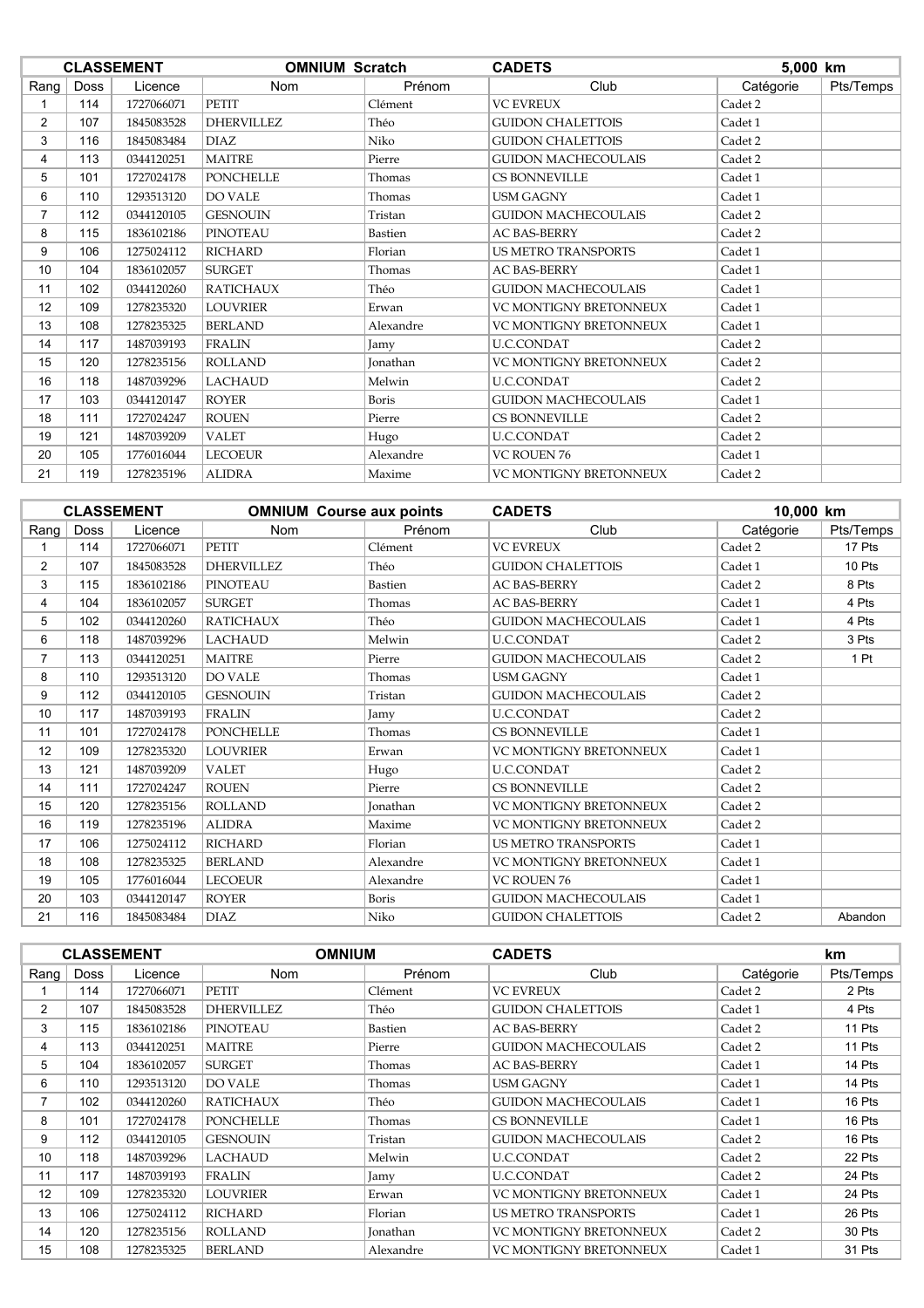| 16             | 121 | 1487039209 | VALET          | Hugo      | U.C.CONDAT                 | Cadet 2 | 32 Pts |
|----------------|-----|------------|----------------|-----------|----------------------------|---------|--------|
| $\overline{z}$ | 111 | 1727024247 | <b>ROUEN</b>   | Pierre    | I CS BONNEVILLE.           | Cadet 2 | 32 Pts |
| 18             | 119 | 1278235196 | <b>ALIDRA</b>  | Maxime    | VC MONTIGNY BRETONNEUX     | Cadet 2 | 37 Pts |
| 19             | 103 | 0344120147 | ROYER          | Boris     | <b>CUIDON MACHECOULAIS</b> | Cadet 1 | 37 Pts |
| 20             | 105 | 1776016044 | <b>LECOEUR</b> | Alexandre | VC ROUEN 76                | Cadet 1 | 39 Pts |

|                 |                | <b>CLASSEMENT</b> | <b>OMNIUM Scratch</b> |                | 1ère, 2ème, JUNIORS                      | 10,000 km           |           |
|-----------------|----------------|-------------------|-----------------------|----------------|------------------------------------------|---------------------|-----------|
| Rang            | Doss           | Licence           | Nom                   | Prénom         | Club                                     | Catégorie           | Pts/Temps |
|                 | 5              | 1295712019        | <b>CHALEL</b>         | Yacine         | OLYMPIQUE C.V.O.                         | 2ème Catégorie      |           |
| 2               | $\overline{7}$ | 1277115167        | DO REGO PEREIRA       | Miguel         | TEAM PELTRAX - CSD                       | 2ème Catégorie      |           |
| 3               | 1              | 1845083174        | <b>CLERE</b>          | Emilien        | <b>GUIDON CHALETTOIS</b>                 | 1ère Catégorie      |           |
| 4               | 3              | 1293510129        | <b>BARE</b>           | Anthony        | <b>VCA DU BOURGET</b>                    | 1ère Catégorie      |           |
| 5               | 9              | 1293510140        | <b>RIEBEL</b>         | Mathieu        | <b>VCA DU BOURGET</b>                    | 2ème Catégorie      |           |
| 6               | 27             | 1960037201        | <b>MAFFEÏS</b>        | Dany           | CC NOGENT / OISE                         | 1ère Catégorie      |           |
| $\overline{7}$  | 25             | 1295714046        | <b>SELLIER</b>        | Valentin       | PARISIS A.C. 95                          | Junior 2            |           |
| 8               | 4              | 1292408140        | <b>MAITRE</b>         | Cyril          | A. C. B. B.                              | 2ème Catégorie      |           |
| 9               | 22             | 1278216022        | <b>CARRE</b>          | Matthieu       | <b>EC VELIZY 78</b>                      | Junior 2            |           |
| 10 <sup>°</sup> | 28             | 1902199113        | <b>PINSON</b>         | Damien         | VC AMATEUR ST QUENTIN                    | Junior 2            |           |
| 11              | 6              | 1295712231        | <b>NIAY</b>           | François       | OLYMPIQUE C.V.O.                         | 2ème Catégorie      |           |
| 12              | 26             | 1059035157        | <b>HASLIN</b>         | Pierrick       | <b>CC CAMBRESIEN</b>                     | Junior 2            |           |
| 13              | 19             | 1278226037        | <b>JAOUEN</b>         | Tristan        | VC ELANCOURT ST QUENTIN EN YVEL Junior 1 |                     |           |
| 14              | 16             | 1291307031        | <b>GREGOIRE</b>       | Tom            | EC MONTGERON VIGNEUX                     | Junior 1            |           |
| 15              | 8              | 1295714230        | <b>LACAINE</b>        | Alexis         | PARISIS A.C. 95                          | 2ème Catégorie      |           |
| 16              | 21             | 1293505183        | CARO                  | <b>Nicolas</b> | <b>CM AUBERVILLIERS 93</b>               | Junior <sub>2</sub> |           |
| 17              | 18             | 1291305073        | <b>DOLEZ</b>          | Hugo           | CC IGNY PALAISEAU 91                     | Junior 1            |           |
| 18              | $\overline{2}$ | 1293510033        | <b>BACON</b>          | Thomas         | <b>VCA DU BOURGET</b>                    | 1ère Catégorie      |           |
| 19              | 24             | 1295714438        | <b>BUIRETTE</b>       | Gaëtan         | PARISIS A.C. 95                          | Junior 2            |           |
| 20              | 12             | 1487039308        | <b>HAMON</b>          | Nicolas        | <b>U.C.CONDAT</b>                        | Junior 1            |           |
| 21              | 17             | 1291307065        | <b>TARDIF</b>         | Aurélien       | <b>EC MONTGERON VIGNEUX</b>              | Junior 1            |           |
| 22              | 15             | 1291307029        | <b>CONTAL</b>         | Guillaume      | EC MONTGERON VIGNEUX                     | Junior 1            |           |
| 23              | 13             | 1278235139        | <b>FORGET</b>         | Quentin        | VC MONTIGNY BRETONNEUX                   | Junior 1            |           |
| 24              | 14             | 1291307014        | <b>BERNERON</b>       | Paul           | EC MONTGERON VIGNEUX                     | Junior 1            |           |

|                 |                | <b>CLASSEMENT</b> | <b>OMNIUM Course aux points</b> |                | 1ère, 2ème, JUNIORS                      | 15,000 km           |           |
|-----------------|----------------|-------------------|---------------------------------|----------------|------------------------------------------|---------------------|-----------|
| Rang            | <b>Doss</b>    | Licence           | <b>Nom</b>                      | Prénom         | Club                                     | Catégorie           | Pts/Temps |
|                 |                | 1277115167        | DO REGO PEREIRA                 | Miguel         | TEAM PELTRAX - CSD                       | 2ème Catégorie      | 59 Pts    |
| $\overline{2}$  | 9              | 1293510140        | <b>RIEBEL</b>                   | Mathieu        | <b>VCA DU BOURGET</b>                    | 2ème Catégorie      | 24 Pts    |
| 3               | $\overline{4}$ | 1292408140        | <b>MAITRE</b>                   | Cyril          | A. C. B. B.                              | 2ème Catégorie      | 23 Pts    |
| 4               | $\overline{2}$ | 1293510033        | <b>BACON</b>                    | Thomas         | <b>VCA DU BOURGET</b>                    | 1ère Catégorie      | 20 Pts    |
| 5               | 5              | 1295712019        | <b>CHALEL</b>                   | Yacine         | OLYMPIOUE C.V.O.                         | 2ème Catégorie      | 10 Pts    |
| 6               | 1              | 1845083174        | <b>CLERE</b>                    | Emilien        | <b>GUIDON CHALETTOIS</b>                 | 1ère Catégorie      | 8 Pts     |
| $\overline{7}$  | 25             | 1295714046        | <b>SELLIER</b>                  | Valentin       | PARISIS A.C. 95                          | Junior <sub>2</sub> | 7 Pts     |
| 8               | 27             | 1960037201        | <b>MAFFEIS</b>                  | Dany           | CC NOGENT / OISE                         | 1ère Catégorie      | 7 Pts     |
| 9               | 6              | 1295712231        | <b>NIAY</b>                     | François       | OLYMPIOUE C.V.O.                         | 2ème Catégorie      | 6 Pts     |
| 10 <sup>°</sup> | 8              | 1295714230        | <b>LACAINE</b>                  | Alexis         | PARISIS A.C. 95                          | 2ème Catégorie      | 3 Pts     |
| 11              | 26             | 1059035157        | <b>HASLIN</b>                   | Pierrick       | <b>CC CAMBRESIEN</b>                     | Junior 2            | 2 Pts     |
| 12              | 3              | 1293510129        | <b>BARE</b>                     | Anthony        | <b>VCA DU BOURGET</b>                    | 1ère Catégorie      | 2 Pts     |
| 13              | 17             | 1291307065        | <b>TARDIF</b>                   | Aurélien       | <b>EC MONTGERON VIGNEUX</b>              | Junior 1            |           |
| 14              | 16             | 1291307031        | <b>GREGOIRE</b>                 | Tom            | <b>EC MONTGERON VIGNEUX</b>              | Junior 1            |           |
| 15              | 21             | 1293505183        | CARO                            | <b>Nicolas</b> | <b>CM AUBERVILLIERS 93</b>               | Junior 2            |           |
| 16              | 22             | 1278216022        | <b>CARRE</b>                    | Matthieu       | <b>EC VELIZY 78</b>                      | Junior <sub>2</sub> |           |
| 17              | 24             | 1295714438        | <b>BUIRETTE</b>                 | Gaëtan         | PARISIS A.C. 95                          | Junior 2            |           |
| 18              | 19             | 1278226037        | <b>JAOUEN</b>                   | Tristan        | VC ELANCOURT ST QUENTIN EN YVEL Junior 1 |                     |           |
| 19              | 12             | 1487039308        | <b>HAMON</b>                    | <b>Nicolas</b> | <b>U.C.CONDAT</b>                        | Junior 1            |           |
| 20              | 13             | 1278235139        | <b>FORGET</b>                   | Ouentin        | VC MONTIGNY BRETONNEUX                   | Junior 1            |           |
| 21              | 14             | 1291307014        | <b>BERNERON</b>                 | Paul           | <b>EC MONTGERON VIGNEUX</b>              | Junior 1            |           |
| 22              | 18             | 1291305073        | <b>DOLEZ</b>                    | Hugo           | CC IGNY PALAISEAU 91                     | Junior 1            |           |
| 23              | 28             | 1902199113        | PINSON                          | Damien         | VC AMATEUR ST QUENTIN                    | Junior 2            | Abandon   |
| 24              | 15             | 1291307029        | <b>CONTAL</b>                   | Guillaume      | <b>EC MONTGERON VIGNEUX</b>              | Junior 1            | Abandon   |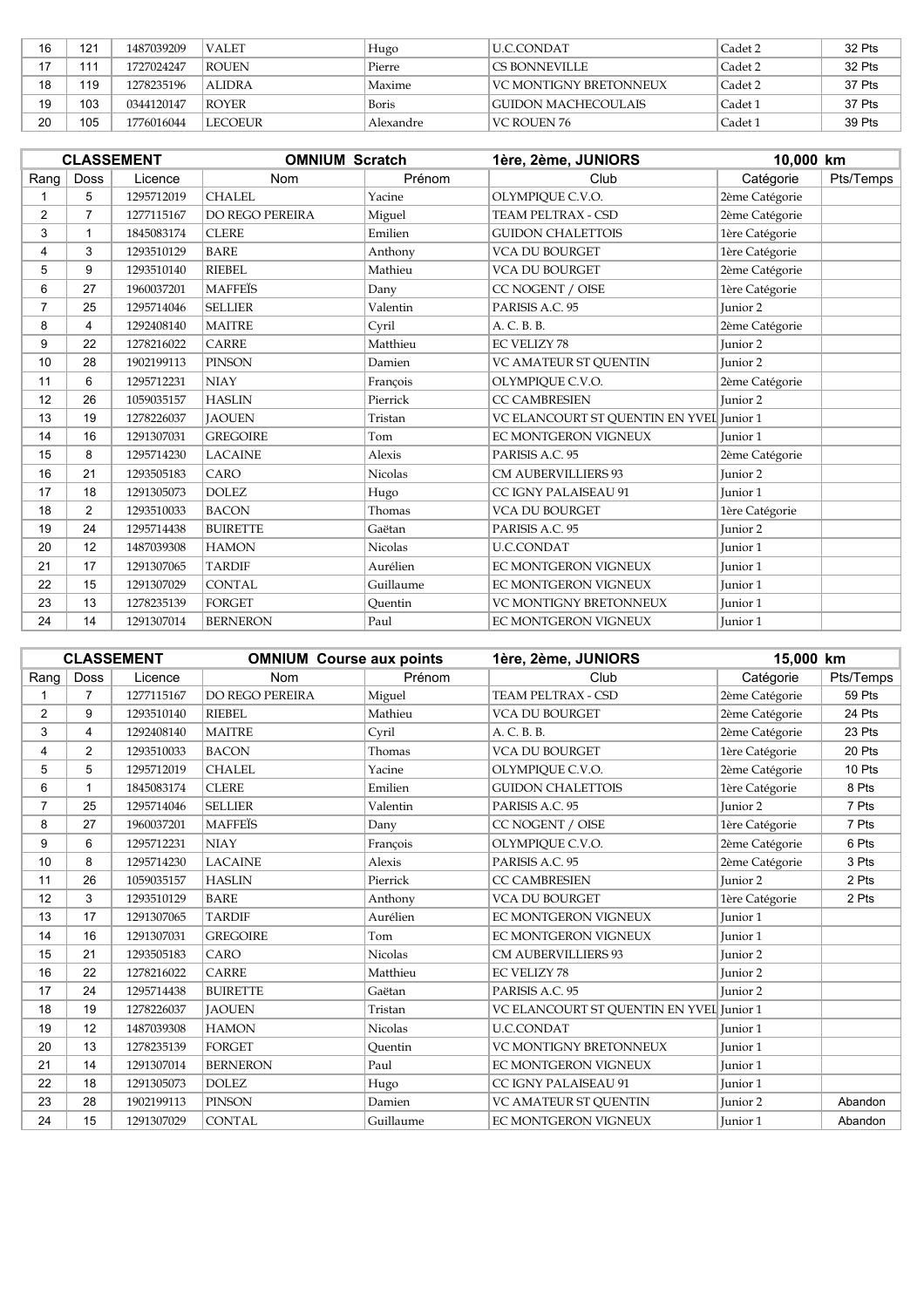|                 |                | <b>CLASSEMENT</b> | <b>OMNIUM</b>   |                | 1ère, 2ème, JUNIORS                      |                 | km        |
|-----------------|----------------|-------------------|-----------------|----------------|------------------------------------------|-----------------|-----------|
| Rang            | <b>Doss</b>    | Licence           | Nom             | Prénom         | Club                                     | Catégorie       | Pts/Temps |
|                 | $\overline{7}$ | 1277115167        | DO REGO PEREIRA | Miguel         | TEAM PELTRAX - CSD                       | 2ème Catégorie  | 3 Pts     |
| $\overline{2}$  | 5              | 1295712019        | <b>CHALEL</b>   | Yacine         | OLYMPIQUE C.V.O.                         | 2ème Catégorie  | 6 Pts     |
| 3               | 9              | 1293510140        | <b>RIEBEL</b>   | Mathieu        | <b>VCA DU BOURGET</b>                    | 2ème Catégorie  | 7 Pts     |
| 4               |                | 1845083174        | <b>CLERE</b>    | Emilien        | <b>GUIDON CHALETTOIS</b>                 | 1ère Catégorie  | 9 Pts     |
| 5               | 4              | 1292408140        | <b>MAITRE</b>   | Cyril          | A. C. B. B.                              | 2ème Catégorie  | 11 Pts    |
| 6               | 27             | 1960037201        | <b>MAFFEÏS</b>  | Dany           | CC NOGENT / OISE                         | 1ère Catégorie  | 14 Pts    |
| $\overline{7}$  | 25             | 1295714046        | <b>SELLIER</b>  | Valentin       | PARISIS A.C. 95                          | <b>Junior 2</b> | 14 Pts    |
| 8               | 3              | 1293510129        | BARE            | Anthony        | VCA DU BOURGET                           | 1ère Catégorie  | 16 Pts    |
| 9               | 6              | 1295712231        | <b>NIAY</b>     | François       | OLYMPIQUE C.V.O.                         | 2ème Catégorie  | 20 Pts    |
| 10 <sup>1</sup> | $\overline{2}$ | 1293510033        | <b>BACON</b>    | Thomas         | <b>VCA DU BOURGET</b>                    | 1ère Catégorie  | 22 Pts    |
| 11              | 26             | 1059035157        | <b>HASLIN</b>   | Pierrick       | <b>CC CAMBRESIEN</b>                     | Junior 2        | 23 Pts    |
| 12              | 22             | 1278216022        | <b>CARRE</b>    | Matthieu       | <b>EC VELIZY 78</b>                      | Junior 2        | 25 Pts    |
| 13              | 8              | 1295714230        | <b>LACAINE</b>  | Alexis         | PARISIS A.C. 95                          | 2ème Catégorie  | 25 Pts    |
| 14              | 16             | 1291307031        | <b>GREGOIRE</b> | Tom            | EC MONTGERON VIGNEUX                     | Junior 1        | 28 Pts    |
| 15              | 19             | 1278226037        | <b>JAOUEN</b>   | Tristan        | VC ELANCOURT ST QUENTIN EN YVEL Junior 1 |                 | 31 Pts    |
| 16              | 21             | 1293505183        | CARO            | <b>Nicolas</b> | <b>CM AUBERVILLIERS 93</b>               | Junior 2        | 31 Pts    |
| 17              | 17             | 1291307065        | <b>TARDIF</b>   | Aurélien       | EC MONTGERON VIGNEUX                     | Junior 1        | 34 Pts    |
| 18              | 24             | 1295714438        | <b>BUIRETTE</b> | Gaëtan         | PARISIS A.C. 95                          | Junior 2        | 36 Pts    |
| 19              | 18             | 1291305073        | <b>DOLEZ</b>    | Hugo           | CC IGNY PALAISEAU 91                     | Junior 1        | 39 Pts    |
| 20              | 12             | 1487039308        | <b>HAMON</b>    | Nicolas        | <b>U.C.CONDAT</b>                        | Junior 1        | 39 Pts    |
| 21              | 13             | 1278235139        | <b>FORGET</b>   | Ouentin        | <b>VC MONTIGNY BRETONNEUX</b>            | Junior 1        | 43 Pts    |
| 22              | 14             | 1291307014        | <b>BERNERON</b> | Paul           | <b>EC MONTGERON VIGNEUX</b>              | Junior 1        | 45 Pts    |

|                          |             | <b>CLASSEMENT</b> | <b>OMNIUM Scratch</b> |           | <b>DAMES SENIORS, JUNIORS</b>                 | 5.000 km       |           |
|--------------------------|-------------|-------------------|-----------------------|-----------|-----------------------------------------------|----------------|-----------|
| Rang                     | <b>Doss</b> | Licence           | <b>Nom</b>            | Prénom    | Club                                          | Catégorie      | Pts/Temps |
|                          | 96          | 1292420088        | <b>DA CRUZ</b>        | Laura     | <b>CSM VILLENEUVE GARENNE</b>                 | Junior 1       |           |
| 2                        | 91          | 1292401294        | WITTE                 | Sina      | <b>CSM PUTEAUX</b>                            | 3ème Catégorie |           |
| 3                        | 86          | 1277101214        | <b>CLOAREC</b>        | Marine    | <b>ESC MEAUX</b>                              | 2ème Catégorie |           |
| 4                        | 85          | 1292420114        | <b>FENART</b>         | Ophélie   | <b>CSM VILLENEUVE GARENNE</b>                 | 2ème Catégorie |           |
| 5                        | 89          | 1292401089        | <b>FOURCADE</b>       | Elodie    | <b>CSM PUTEAUX</b>                            | 3ème Catégorie |           |
| 6                        | 93          | 1845066078        | MAUGE                 | Marine    | <b>CG ORLEANS LOIRET</b>                      | 3ème Catégorie |           |
| $\overline{\phantom{a}}$ | 97          | 1291350004        | <b>CONTAULT</b>       | Marjorie  | CO COURCOURONNES FEM. CYCLISMI 3ème Catégorie |                |           |
| 8                        | 92          | 1714037039        | <b>BUGEIA</b>         | Alessia   | <b>VC LISIEUX</b>                             | 3ème Catégorie |           |
| 9                        | 88          | 1292401096        | <b>DIBANDI</b>        | Madeleine | <b>CSM PUTEAUX</b>                            | 3ème Catégorie |           |
| 10                       | 87          | 1292401120        | <b>BARRALIS</b>       | Béatrice  | <b>CSM PUTEAUX</b>                            | 3ème Catégorie |           |
| 11                       | 95          | 1294604194        | <b>SHAMINA</b>        | Anna      | <b>US CRETEIL</b>                             | Junior 1       |           |
| 12                       | 94          | 1294604103        | <b>AIECH</b>          | Katleen   | <b>US CRETEIL</b>                             | Junior 1       |           |

|                          |             | <b>CLASSEMENT</b> | <b>OMNIUM Course aux points</b> |           | <b>DAMES SENIORS, JUNIORS</b>                 |                | 7.500 km  |  |
|--------------------------|-------------|-------------------|---------------------------------|-----------|-----------------------------------------------|----------------|-----------|--|
| Rang                     | <b>Doss</b> | Licence           | <b>Nom</b>                      | Prénom    | Club                                          | Catégorie      | Pts/Temps |  |
|                          | 91          | 1292401294        | <b>WITTE</b>                    | Sina      | <b>CSM PUTEAUX</b>                            | 3ème Catégorie | 11 Pts    |  |
| 2                        | 86          | 1277101214        | <b>CLOAREC</b>                  | Marine    | <b>ESC MEAUX</b>                              | 2ème Catégorie | 11 Pts    |  |
| 3                        | 89          | 1292401089        | <b>FOURCADE</b>                 | Elodie    | <b>CSM PUTEAUX</b>                            | 3ème Catégorie | 11 Pts    |  |
| 4                        | 85          | 1292420114        | <b>FENART</b>                   | Ophélie   | CSM VILLENEUVE GARENNE                        | 2ème Catégorie | 6 Pts     |  |
| 5                        | 96          | 1292420088        | <b>DA CRUZ</b>                  | Laura     | <b>CSM VILLENEUVE GARENNE</b>                 | Junior 1       | 5 Pts     |  |
| 6                        | 93          | 1845066078        | <b>MAUGE</b>                    | Marine    | <b>CG ORLEANS LOIRET</b>                      | 3ème Catégorie |           |  |
| $\overline{\phantom{a}}$ | 92          | 1714037039        | <b>BUGEIA</b>                   | Alessia   | <b>VC LISIEUX</b>                             | 3ème Catégorie |           |  |
| 8                        | 88          | 1292401096        | <b>DIBANDI</b>                  | Madeleine | <b>CSM PUTEAUX</b>                            | 3ème Catégorie |           |  |
| 9                        | 97          | 1291350004        | <b>CONTAULT</b>                 | Marjorie  | CO COURCOURONNES FEM. CYCLISMI 3ème Catégorie |                |           |  |
| 10                       | 95          | 1294604194        | <b>SHAMINA</b>                  | Anna      | <b>US CRETEIL</b>                             | Junior 1       |           |  |
| 11                       | 87          | 1292401120        | <b>BARRALIS</b>                 | Béatrice  | <b>CSM PUTEAUX</b>                            | 3ème Catégorie |           |  |
| 12                       | 94          | 1294604103        | <b>AIECH</b>                    | Katleen   | <b>US CRETEIL</b>                             | Junior 1       | Forfait   |  |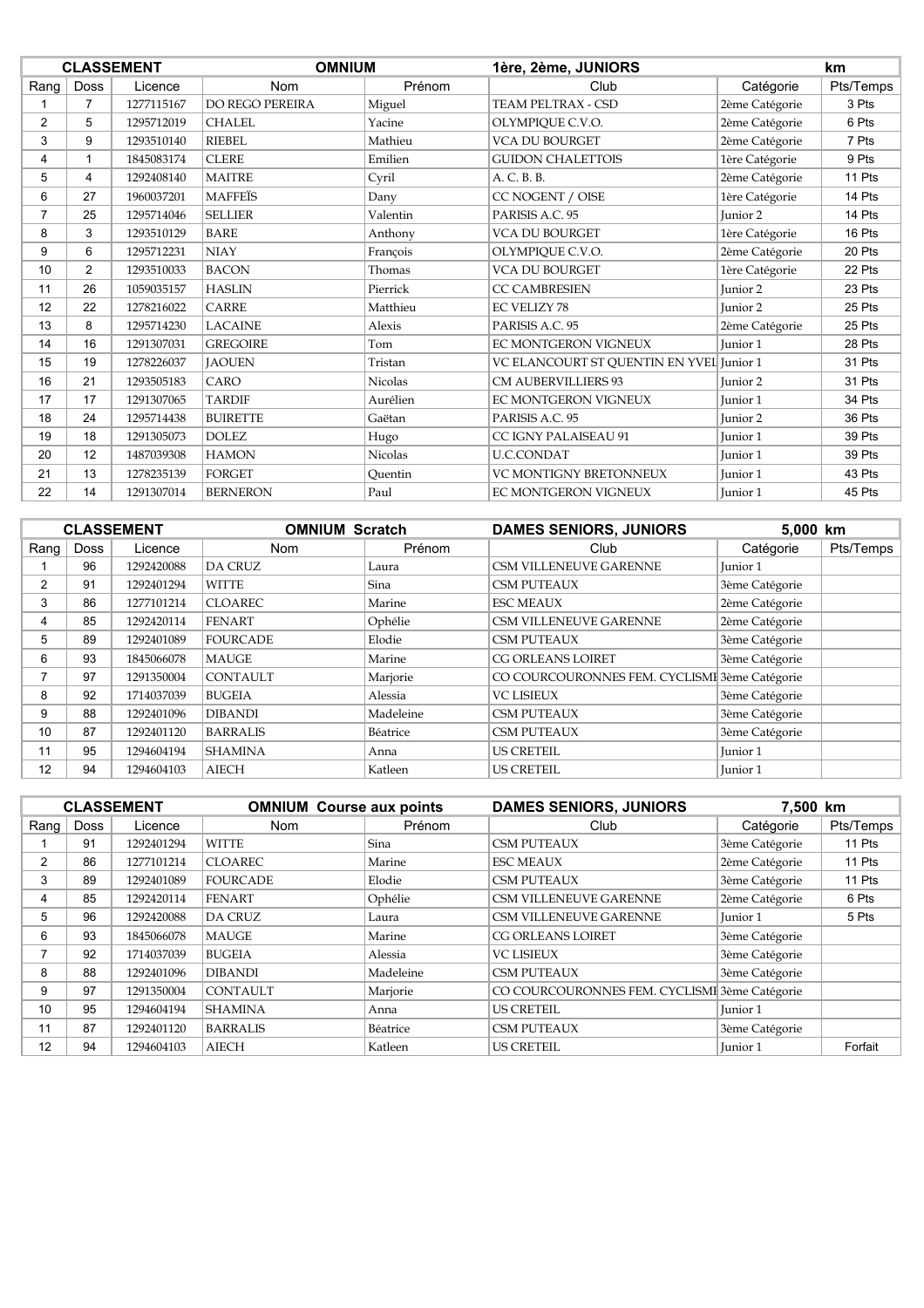|          |             | <b>CLASSEMENT</b> | <b>OMNIUM</b>   |           | <b>DAMES SENIORS, JUNIORS</b>                 |                     | km.       |
|----------|-------------|-------------------|-----------------|-----------|-----------------------------------------------|---------------------|-----------|
| Rang $ $ | <b>Doss</b> | Licence           | Nom             | Prénom    | Club                                          | Catégorie           | Pts/Temps |
|          | 91          | 1292401294        | <b>WITTE</b>    | Sina      | <b>CSM PUTEAUX</b>                            | 3ème Catégorie      | 3 Pts     |
| 2        | 86          | 1277101214        | <b>CLOAREC</b>  | Marine    | <b>ESC MEAUX</b>                              | 2ème Catégorie      | 5 Pts     |
| 3        | 96          | 1292420088        | <b>DA CRUZ</b>  | Laura     | CSM VILLENEUVE GARENNE                        | Iunior 1            | 6 Pts     |
| 4        | 89          | 1292401089        | <b>FOURCADE</b> | Elodie    | <b>CSM PUTEAUX</b>                            | 3ème Catégorie      | 8 Pts     |
| 5        | 85          | 1292420114        | <b>FENART</b>   | Ophélie   | <b>CSM VILLENEUVE GARENNE</b>                 | 2ème Catégorie      | 8 Pts     |
| 6        | 93          | 1845066078        | <b>MAUGE</b>    | Marine    | <b>CG ORLEANS LOIRET</b>                      | 3ème Catégorie      | 12 Pts    |
|          | 92          | 1714037039        | <b>BUGEIA</b>   | Alessia   | <b>VC LISIEUX</b>                             | 3ème Catégorie      | 15 Pts    |
| 8        | 97          | 1291350004        | <b>CONTAULT</b> | Marjorie  | CO COURCOURONNES FEM. CYCLISMI 3ème Catégorie |                     | 16 Pts    |
| 9        | 88          | 1292401096        | <b>DIBANDI</b>  | Madeleine | <b>CSM PUTEAUX</b>                            | 3ème Catégorie      | 17 Pts    |
| 10       | 95          | 1294604194        | <b>SHAMINA</b>  | Anna      | <b>US CRETEIL</b>                             | Iunior <sub>1</sub> | 21 Pts    |
| 11       | 87          | 1292401120        | <b>BARRALIS</b> | Béatrice  | <b>CSM PUTEAUX</b>                            | 3ème Catégorie      | 21 Pts    |

| <b>CLASSEMENT</b> |      |            | <b>LONGUEST LAP</b> |           | <b>SENIORS, JUNIORS</b>     | 0.375 km       |           |
|-------------------|------|------------|---------------------|-----------|-----------------------------|----------------|-----------|
| Rang              | Doss | Licence    | <b>Nom</b>          | Prénom    | Club                        | Catégorie      | Pts/Temps |
|                   | 25   | 1295714046 | <b>SELLIER</b>      | Valentin  | PARISIS A.C. 95             | Junior 2       |           |
|                   | 20   | 1294604183 | <b>MALBOIS</b>      | Alexis    | LUS CRETEIL.                | Iunior 2       |           |
|                   |      | 1845083174 | ICLERE.             | Emilien   | <b>GUIDON CHALETTOIS</b>    | 1ère Catégorie |           |
|                   | 53   | 1294604340 | <b>PRUDHOMME</b>    | Alexandre | <b>US CRETEIL</b>           | D1             |           |
|                   |      | 1291307065 | <b>TARDIF</b>       | Aurélien  | <b>EC MONTGERON VIGNEUX</b> | Junior 1       |           |

| <b>CLASSEMENT</b> |             |            | <b>KEIRIN</b>   |         | <b>DAMES SENIORS, JUNIORS</b> | $1.500$ km     |           |
|-------------------|-------------|------------|-----------------|---------|-------------------------------|----------------|-----------|
| Rang              | <b>Doss</b> | Licence    | <b>Nom</b>      | Prénom  | Club                          | Catégorie      | Pts/Temps |
|                   | 86          | 1277101214 | <b>CLOAREC</b>  | Marine  | <b>ESC MEAUX</b>              | 2ème Catégorie |           |
|                   | 85          | 1292420114 | <b>FENART</b>   | Ophélie | <b>CSM VILLENEUVE GARENNE</b> | 2ème Catégorie |           |
|                   | 89          | 1292401089 | <b>FOURCADE</b> | Elodie  | <b>CSM PUTEAUX</b>            | 3ème Catégorie |           |
| 4                 | 96          | 1292420088 | <b>DA CRUZ</b>  | Laura   | <b>CSM VILLENEUVE GARENNE</b> | Junior 1       |           |
|                   | 93          | 1845066078 | MAUGE           | Marine  | <b>CG ORLEANS LOIRET</b>      | 3ème Catégorie |           |
| 6                 | 91          | 1292401294 | WITTE           | Sina    | <b>CSM PUTEAUX</b>            | 3ème Catégorie |           |
|                   | 94          | 1294604103 | AIECH           | Katleen | <b>US CRETEIL</b>             | Junior 1       |           |

|                |             | <b>CLASSEMENT</b> | <b>OMNIUM Scratch N° Impairs</b> |                 | 3ème, PASS'CYCLISME           | 7,500 km       |           |
|----------------|-------------|-------------------|----------------------------------|-----------------|-------------------------------|----------------|-----------|
| Rang           | <b>Doss</b> | Licence           | <b>Nom</b>                       | Prénom          | Club                          | Catégorie      | Pts/Temps |
|                | 33          | 1294604085        | <b>DUCHESNE</b>                  | Mickaël         | <b>US CRETEIL</b>             | 3ème Catégorie |           |
| $\overline{2}$ | 43          | 1170044008        | <b>GROSJEAN</b>                  | Michaël         | <b>CLUB CYCLISTE MELINOIS</b> | 3ème Catégorie |           |
| 3              | 45          | 1761397115        | <b>LECOEUR</b>                   | Maxime          | <b>UC ALENCON DAMIGNY</b>     | 3ème Catégorie |           |
| 4              | 31          | 1293533010        | <b>LIGER</b>                     | Laurent         | <b>ES STAINS</b>              | 3ème Catégorie |           |
| 5              | 39          | 1295708110        | <b>DURUY</b>                     | Olivier         | ARGENTEUIL VAL DE SEINE 95    | 3ème Catégorie |           |
| 6              | 73          | 1291311181        | LAUR                             | Christophe      | <b>VC ETAMPES</b>             | D1             |           |
| $\overline{7}$ | 37          | 1291311 EC        | <b>ANASSE</b>                    | Rémi            | <b>VC ETAMPES</b>             | 3ème Catégorie |           |
| 8              | 75          | 1278223025        | <b>LEBEAU</b>                    | Thierry         | <b>VC MUREAUX</b>             | D2             |           |
| 9              | 55          | 1275016064        | <b>MARTIGNOLE</b>                | Eric            | PARIS CYCLISTE OLYMPIOUE      | D1             |           |
| 10             | 83          | 1294627042        | <b>FORLER</b>                    | Thierry         | <b>AV THIAIS</b>              | D <sub>3</sub> |           |
| 11             | 65          | 1278216002        | <b>BARREAU</b>                   | Michel          | <b>EC VELIZY 78</b>           | D1             |           |
| 12             | 41          | 1295714387        | <b>COOLSAET</b>                  | Ouentin         | PARISIS A.C. 95               | 3ème Catégorie |           |
| 13             | 57          | 1275016141        | <b>RICHARD</b>                   | <b>Jonathan</b> | PARIS CYCLISTE OLYMPIOUE      | D1             |           |
| 14             | 81          | 1902006027        | <b>SKRZYPEK</b>                  | Dominique       | <b>US BIETTE GAUCHY</b>       | D2             |           |
| 15             | 59          | 1293505203        | <b>BARTH</b>                     | Alexandre       | <b>CM AUBERVILLIERS 93</b>    | D1             |           |
| 16             | 63          | 1278233029        | <b>MENARD</b>                    | Frédéric        | <b>US POIGNY RAMBOUILLET</b>  | D1             |           |
| 17             | 79          | 1714192054        | <b>GUERET</b>                    | Jérôme          | UC IFS-HEROUVILLE             | D <sub>1</sub> |           |
| 18             | 53          | 1294604340        | PRUDHOMME                        | Alexandre       | <b>US CRETEIL</b>             | D1             |           |
| 19             | 61          | 1278225014        | <b>AUVRAY</b>                    | Ghislain        | CO BOIS D'ARCY                | D <sub>1</sub> |           |
| 20             | 67          | 1278216009        | DE PAS                           | Martin          | <b>EC VELIZY 78</b>           | D2             |           |
| 21             | 47          | 1292407024        | <b>DECOUARD</b>                  | Victor          | <b>VC GARENNOIS</b>           | 3ème Catégorie |           |
| 22             | 49          | 1277114035        | <b>FAHY</b>                      | Cyril           | <b>JS FERTE GAUCHER</b>       | D2             |           |
| 23             | 35          | 1278216052        | <b>HERVE</b>                     | Raphaël         | <b>EC VELIZY 78</b>           | 3ème Catégorie | Chute     |
| 24             | 77          | 1278235137        | <b>DURAND</b>                    | Baptiste        | VC MONTIGNY BRETONNEUX        | D1             | Chute     |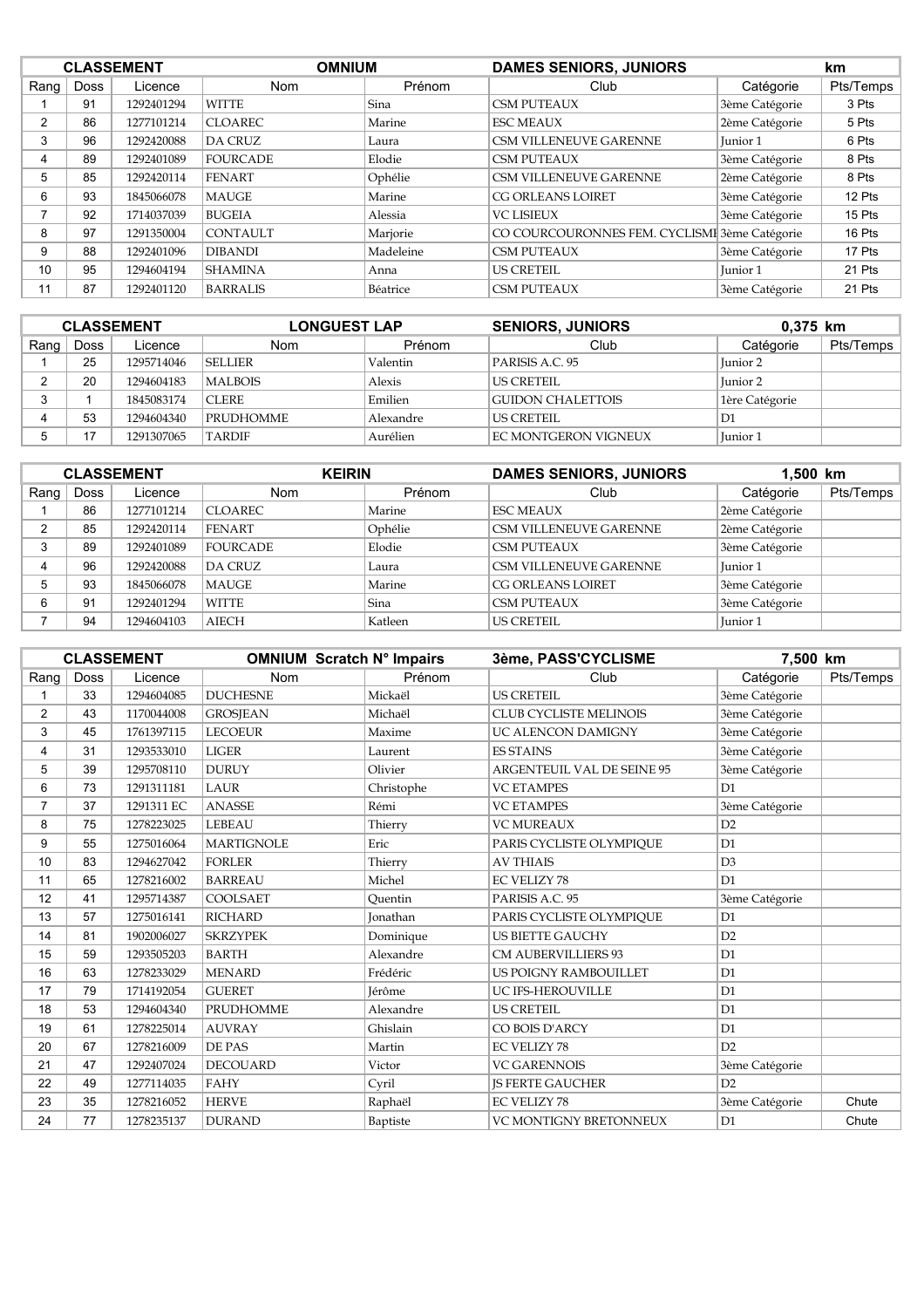| <b>CLASSEMENT</b> |             |            | <b>OMNIUM Scratch N° Pairs</b> |                    | 3ème, PASS'CYCLISME           |                | 7,500 km  |  |
|-------------------|-------------|------------|--------------------------------|--------------------|-------------------------------|----------------|-----------|--|
| Rang              | <b>Doss</b> | Licence    | Nom                            | Prénom             | Club                          | Catégorie      | Pts/Temps |  |
|                   | 44          | 1275024104 | <b>CHARLOT</b>                 | Damien             | <b>US METRO TRANSPORTS</b>    | 3ème Catégorie |           |  |
| 2                 | 74          | 0635372037 | <b>HUBY</b>                    | Patrice            | BREAL BROCELIANDE CYCLISME    | D1             |           |  |
| 3                 | 32          | 1294604125 | <b>DAUPHIN</b>                 | Mathieu            | <b>US CRETEIL</b>             | 3ème Catégorie |           |  |
| 4                 | 46          | 1818347010 | <b>GOYAUD</b>                  | Stéphane           | EC ORVAL -ST AMAND            | 3ème Catégorie |           |  |
| 5                 | 82          | 1295714232 | <b>MUSELET</b>                 | <b>Julien</b>      | PARISIS A.C. 95               | 3ème Catégorie |           |  |
| 6                 | 60          | 1294616044 | <b>SOUTTER</b>                 | Guillaume          | UC BORDS DE MARNE             | D2             |           |  |
| $\overline{7}$    | 42          | 1295714134 | <b>TAHIR</b>                   | Zinedine           | PARISIS A.C. 95               | 3ème Catégorie |           |  |
| 8                 | 34          | 1293505117 | <b>DUMAS</b>                   | Jean Baptiste      | <b>CM AUBERVILLIERS 93</b>    | 3ème Catégorie |           |  |
| 9                 | 40          | 1487039230 | LAJOUMARD                      | Léo                | <b>U.C.CONDAT</b>             | 3ème Catégorie |           |  |
| 10                | 50          | 1293533099 | <b>SIGER</b>                   | <b>Jean Pierre</b> | <b>ES STAINS</b>              | D1             |           |  |
| 11                | 64          | 1278216073 | <b>ANDERSON</b>                | Dominique          | <b>EC VELIZY 78</b>           | D1             |           |  |
| 12                | 38          | 0622405156 | <b>REDONDO</b>                 | Bruno              | <b>TEAM PAYS DE DINAN</b>     | 3ème Catégorie |           |  |
| 13                | 66          | 1278216037 | <b>BONNEAU</b>                 | Eric               | <b>EC VELIZY 78</b>           | D2             |           |  |
| 14                | 62          | 1278225018 | <b>MALLET</b>                  | Mickaël            | CO BOIS D'ARCY                | D1             |           |  |
| 15                | 70          | 1278216015 | <b>PEUVRIER</b>                | Olivier            | <b>EC VELIZY 78</b>           | D2             |           |  |
| 16                | 78          | 0403059134 | <b>MAZET</b>                   | Franck             | <b>AVENIR CYCLISTE CUSSET</b> | D1             |           |  |
| 17                | 54          | 1275016086 | <b>BLANCA</b>                  | Vincent            | PARIS CYCLISTE OLYMPIOUE      | D1             |           |  |
| 18                | 58          | 1277113055 | <b>MERET</b>                   | Jean Philippe      | <b>VC FONTAINEBLEAU AVON</b>  | D1             |           |  |
| 19                | 76          | 1750465254 | <b>LEBIEZ</b>                  | Stéphane           | PERIERS CYCLISME              | D2             |           |  |
| 20                | 80          | 1750093120 | <b>SAVARY</b>                  | Benoit             | <b>ES TORIGNI</b>             | D <sub>1</sub> |           |  |
| 21                | 48          | 1293510134 | <b>GREDOIRE</b>                | Jordan             | <b>VCA DU BOURGET</b>         | 3ème Catégorie |           |  |
| 22                | 52          | 1294604154 | <b>MARCELLUS</b>               | Ted                | <b>US CRETEIL</b>             | D <sub>1</sub> |           |  |
| 23                | 36          | 1278216036 | <b>JULIEN</b>                  | Matthieu           | EC VELIZY 78                  | 3ème Catégorie |           |  |
| 24                | 56          | 1275016217 | <b>PREVOST</b>                 | Renald             | PARIS CYCLISTE OLYMPIOUE      | D1             | Abandon   |  |

|                |             | <b>CLASSEMENT</b> | <b>OMNIUM ELIMINATION Places de 25 à 48</b> |                 | 3ème, PASS'CYCLISME           |                | km        |
|----------------|-------------|-------------------|---------------------------------------------|-----------------|-------------------------------|----------------|-----------|
| Rang           | <b>Doss</b> | Licence           | <b>Nom</b>                                  | Prénom          | Club                          | Catégorie      | Pts/Temps |
|                | 53          | 1294604340        | <b>PRUDHOMME</b>                            | Alexandre       | <b>US CRETEIL</b>             | D1             |           |
| $\overline{2}$ | 80          | 1750093120        | <b>SAVARY</b>                               | Benoit          | <b>ES TORIGNI</b>             | D1             |           |
| 3              | 66          | 1278216037        | <b>BONNEAU</b>                              | Eric            | <b>EC VELIZY 78</b>           | D2             |           |
| 4              | 57          | 1275016141        | <b>RICHARD</b>                              | <b>Jonathan</b> | PARIS CYCLISTE OLYMPIOUE      | D1             |           |
| 5              | 81          | 1902006027        | <b>SKRZYPEK</b>                             | Dominique       | <b>US BIETTE GAUCHY</b>       | D2             |           |
| 6              | 63          | 1278233029        | <b>MENARD</b>                               | Frédéric        | US POIGNY RAMBOUILLET         | D1             |           |
| $\overline{7}$ | 62          | 1278225018        | <b>MALLET</b>                               | Mickaël         | CO BOIS D'ARCY                | D1             |           |
| 8              | 70          | 1278216015        | <b>PEUVRIER</b>                             | Olivier         | <b>EC VELIZY 78</b>           | D2             |           |
| 9              | 59          | 1293505203        | <b>BARTH</b>                                | Alexandre       | <b>CM AUBERVILLIERS 93</b>    | D1             |           |
| 10             | 79          | 1714192054        | <b>GUERET</b>                               | Jérôme          | UC IFS-HEROUVILLE             | D1             |           |
| 11             | 54          | 1275016086        | <b>BLANCA</b>                               | Vincent         | PARIS CYCLISTE OLYMPIOUE      | D1             |           |
| 12             | 48          | 1293510134        | <b>GREDOIRE</b>                             | <b>Jordan</b>   | <b>VCA DU BOURGET</b>         | 3ème Catégorie |           |
| 13             | 77          | 1278235137        | <b>DURAND</b>                               | Baptiste        | VC MONTIGNY BRETONNEUX        | D1             |           |
| 14             | 35          | 1278216052        | <b>HERVE</b>                                | Raphaël         | <b>EC VELIZY 78</b>           | 3ème Catégorie |           |
| 15             | 49          | 1277114035        | <b>FAHY</b>                                 | Cyril           | <b>IS FERTE GAUCHER</b>       | D2             |           |
| 16             | 52          | 1294604154        | <b>MARCELLUS</b>                            | Ted             | <b>US CRETEIL</b>             | D1             |           |
| 17             | 67          | 1278216009        | DE PAS                                      | Martin          | <b>EC VELIZY 78</b>           | D2             |           |
| 18             | 76          | 1750465254        | <b>LEBIEZ</b>                               | Stéphane        | PERIERS CYCLISME              | D2             |           |
| 19             | 36          | 1278216036        | <b>JULIEN</b>                               | Matthieu        | <b>EC VELIZY 78</b>           | 3ème Catégorie |           |
| 20             | 61          | 1278225014        | <b>AUVRAY</b>                               | Ghislain        | CO BOIS D'ARCY                | D1             |           |
| 21             | 78          | 0403059134        | <b>MAZET</b>                                | Franck          | <b>AVENIR CYCLISTE CUSSET</b> | D1             |           |
| 22             | 47          | 1292407024        | <b>DECOUARD</b>                             | Victor          | <b>VC GARENNOIS</b>           | 3ème Catégorie |           |
| 23             | 56          | 1275016217        | <b>PREVOST</b>                              | Renald          | PARIS CYCLISTE OLYMPIOUE      | D1             | Abandon   |
| 24             | 58          | 1277113055        | <b>MERET</b>                                | Jean Philippe   | VC FONTAINEBLEAU AVON         | D1             | Forfait   |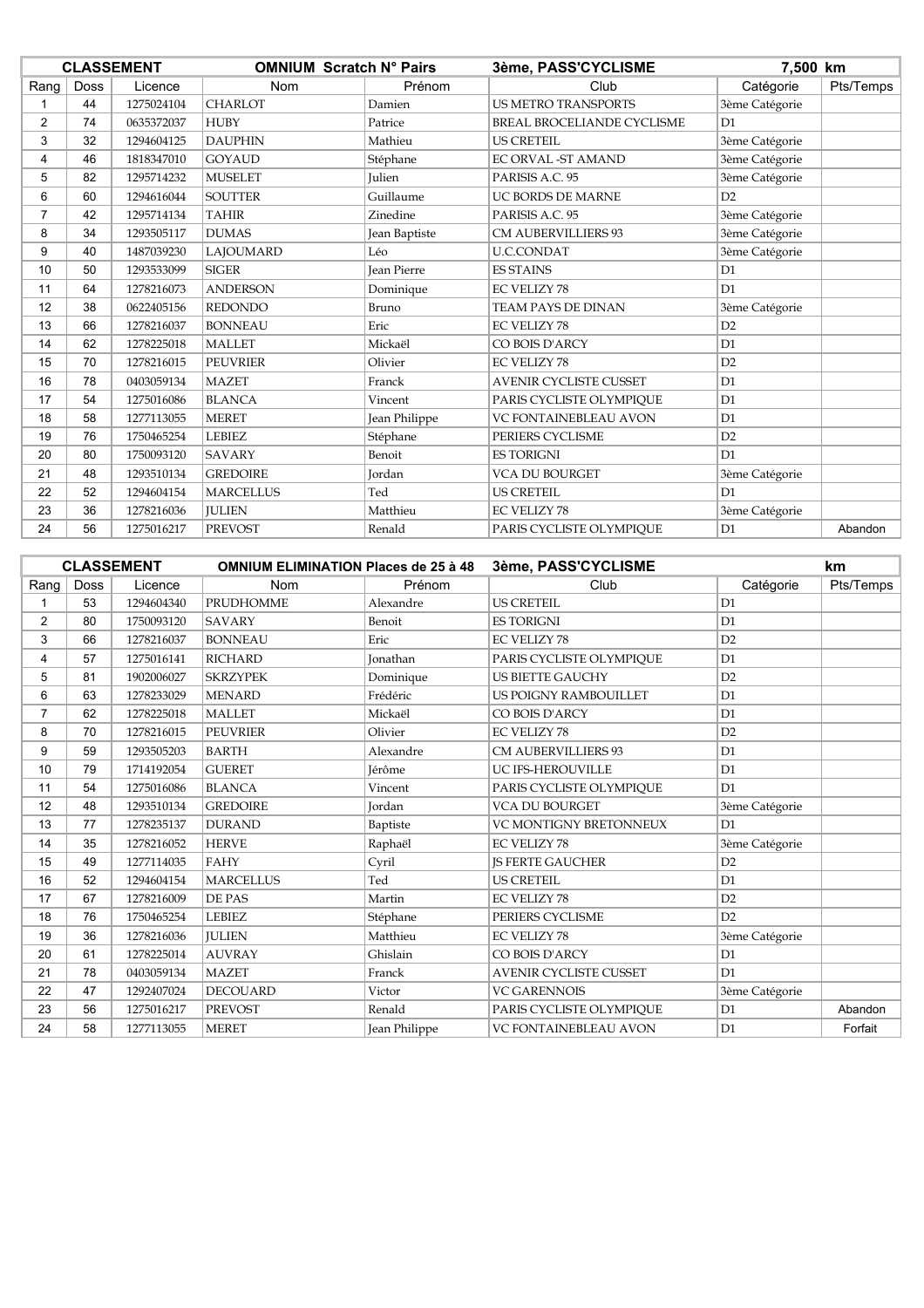| <b>CLASSEMENT</b> |      |            | OMNIUM COURSE AUX POINTS Places de 1 à 24 3ème, PASS'CYCLISME |                    | 12,500 km                         |                |           |
|-------------------|------|------------|---------------------------------------------------------------|--------------------|-----------------------------------|----------------|-----------|
| Rang              | Doss | Licence    | <b>Nom</b>                                                    | Prénom             | Club                              | Catégorie      | Pts/Temps |
|                   | 38   | 0622405156 | <b>REDONDO</b>                                                | Bruno              | <b>TEAM PAYS DE DINAN</b>         | 3ème Catégorie | 26 Pts    |
| 2                 | 42   | 1295714134 | <b>TAHIR</b>                                                  | Zinedine           | PARISIS A.C. 95                   | 3ème Catégorie | 23 Pts    |
| 3                 | 44   | 1275024104 | <b>CHARLOT</b>                                                | Damien             | <b>US METRO TRANSPORTS</b>        | 3ème Catégorie | 21 Pts    |
| 4                 | 82   | 1295714232 | <b>MUSELET</b>                                                | <b>Julien</b>      | PARISIS A.C. 95                   | 3ème Catégorie | 10 Pts    |
| 5                 | 73   | 1291311181 | LAUR                                                          | Christophe         | <b>VC ETAMPES</b>                 | D1             | 5 Pts     |
| 6                 | 39   | 1295708110 | <b>DURUY</b>                                                  | Olivier            | <b>ARGENTEUIL VAL DE SEINE 95</b> | 3ème Catégorie | 5 Pts     |
| $\overline{7}$    | 60   | 1294616044 | <b>SOUTTER</b>                                                | Guillaume          | <b>UC BORDS DE MARNE</b>          | D2             | 5 Pts     |
| 8                 | 74   | 0635372037 | <b>HUBY</b>                                                   | Patrice            | BREAL BROCELIANDE CYCLISME        | D1             | 5 Pts     |
| 9                 | 31   | 1293533010 | <b>LIGER</b>                                                  | Laurent            | <b>ES STAINS</b>                  | 3ème Catégorie | 4 Pts     |
| 10                | 46   | 1818347010 | <b>GOYAUD</b>                                                 | Stéphane           | EC ORVAL -ST AMAND                | 3ème Catégorie | 3 Pts     |
| 11                | 55   | 1275016064 | <b>MARTIGNOLE</b>                                             | Eric               | PARIS CYCLISTE OLYMPIOUE          | D1             | 3 Pts     |
| 12                | 32   | 1294604125 | <b>DAUPHIN</b>                                                | Mathieu            | <b>US CRETEIL</b>                 | 3ème Catégorie | 3 Pts     |
| 13                | 37   | 1291311 EC | <b>ANASSE</b>                                                 | Rémi               | <b>VC ETAMPES</b>                 | 3ème Catégorie | 2 Pts     |
| 14                | 40   | 1487039230 | <b>LAJOUMARD</b>                                              | Léo                | <b>U.C.CONDAT</b>                 | 3ème Catégorie | 2 Pts     |
| 15                | 34   | 1293505117 | <b>DUMAS</b>                                                  | Jean Baptiste      | <b>CM AUBERVILLIERS 93</b>        | 3ème Catégorie | 1 Pt      |
| 16                | 75   | 1278223025 | LEBEAU                                                        | Thierry            | <b>VC MUREAUX</b>                 | D2             |           |
| 17                | 43   | 1170044008 | <b>GROSJEAN</b>                                               | Michaël            | CLUB CYCLISTE MELINOIS            | 3ème Catégorie |           |
| 18                | 64   | 1278216073 | <b>ANDERSON</b>                                               | Dominique          | <b>EC VELIZY 78</b>               | D1             |           |
| 19                | 45   | 1761397115 | <b>LECOEUR</b>                                                | Maxime             | UC ALENCON DAMIGNY                | 3ème Catégorie |           |
| 20                | 41   | 1295714387 | <b>COOLSAET</b>                                               | Ouentin            | PARISIS A.C. 95                   | 3ème Catégorie |           |
| 21                | 50   | 1293533099 | <b>SIGER</b>                                                  | <b>Jean Pierre</b> | <b>ES STAINS</b>                  | D1             |           |
| 22                | 65   | 1278216002 | <b>BARREAU</b>                                                | Michel             | <b>EC VELIZY 78</b>               | D1             |           |
| 23                | 83   | 1294627042 | <b>FORLER</b>                                                 | Thierry            | <b>AV THIAIS</b>                  | D3             |           |
| 24                | 33   | 1294604085 | <b>DUCHESNE</b>                                               | Mickaël            | <b>US CRETEIL</b>                 | 3ème Catégorie | Abandon   |

| <b>CLASSEMENT</b> |      |            | OMNIUM places de 1 à 24 |                    | 3ème, PASS'CYCLISME               |                | km        |
|-------------------|------|------------|-------------------------|--------------------|-----------------------------------|----------------|-----------|
| Rang              | Doss | Licence    | Nom                     | Prénom             | Club                              | Catégorie      | Pts/Temps |
|                   | 44   | 1275024104 | <b>CHARLOT</b>          | Damien             | <b>US METRO TRANSPORTS</b>        | 3ème Catégorie | 4 Pts     |
| $\overline{2}$    | 42   | 1295714134 | <b>TAHIR</b>            | Zinedine           | PARISIS A.C. 95                   | 3ème Catégorie | 9 Pts     |
| 3                 | 82   | 1295714232 | <b>MUSELET</b>          | <b>Julien</b>      | PARISIS A.C. 95                   | 3ème Catégorie | 9 Pts     |
| 4                 | 74   | 0635372037 | <b>HUBY</b>             | Patrice            | <b>BREAL BROCELIANDE CYCLISME</b> | D1             | 10 Pts    |
| 5                 | 73   | 1291311181 | LAUR                    | Christophe         | <b>VC ETAMPES</b>                 | D1             | 11 Pts    |
| 6                 | 39   | 1295708110 | <b>DURUY</b>            | Olivier            | <b>ARGENTEUIL VAL DE SEINE 95</b> | 3ème Catégorie | 11 Pts    |
| $\overline{7}$    | 38   | 0622405156 | <b>REDONDO</b>          | Bruno              | <b>TEAM PAYS DE DINAN</b>         | 3ème Catégorie | 13 Pts    |
| 8                 | 31   | 1293533010 | <b>LIGER</b>            | Laurent            | <b>ES STAINS</b>                  | 3ème Catégorie | 13 Pts    |
| 9                 | 60   | 1294616044 | <b>SOUTTER</b>          | Guillaume          | <b>UC BORDS DE MARNE</b>          | D2             | 13 Pts    |
| 10 <sup>°</sup>   | 46   | 1818347010 | <b>GOYAUD</b>           | Stéphane           | EC ORVAL -ST AMAND                | 3ème Catégorie | 14 Pts    |
| 11                | 32   | 1294604125 | <b>DAUPHIN</b>          | Mathieu            | <b>US CRETEIL</b>                 | 3ème Catégorie | 15 Pts    |
| 12                | 43   | 1170044008 | <b>GROSJEAN</b>         | Michaël            | CLUB CYCLISTE MELINOIS            | 3ème Catégorie | 19 Pts    |
| 13                | 37   | 1291311 EC | <b>ANASSE</b>           | Rémi               | <b>VC ETAMPES</b>                 | 3ème Catégorie | 20 Pts    |
| 14                | 55   | 1275016064 | <b>MARTIGNOLE</b>       | Eric               | PARIS CYCLISTE OLYMPIQUE          | D1             | 20 Pts    |
| 15                | 45   | 1761397115 | <b>LECOEUR</b>          | Maxime             | <b>UC ALENCON DAMIGNY</b>         | 3ème Catégorie | 22 Pts    |
| 16                | 34   | 1293505117 | <b>DUMAS</b>            | Jean Baptiste      | <b>CM AUBERVILLIERS 93</b>        | 3ème Catégorie | 23 Pts    |
| 17                | 40   | 1487039230 | LAJOUMARD               | Léo                | <b>U.C.CONDAT</b>                 | 3ème Catégorie | 23 Pts    |
| 18                | 75   | 1278223025 | <b>LEBEAU</b>           | Thierry            | <b>VC MUREAUX</b>                 | D2             | 24 Pts    |
| 19                | 64   | 1278216073 | <b>ANDERSON</b>         | Dominique          | <b>EC VELIZY 78</b>               | D <sub>1</sub> | 29 Pts    |
| 20                | 50   | 1293533099 | <b>SIGER</b>            | <b>Jean Pierre</b> | <b>ES STAINS</b>                  | D1             | 31 Pts    |
| 21                | 41   | 1295714387 | COOLSAET                | Ouentin            | PARISIS A.C. 95                   | 3ème Catégorie | 32 Pts    |
| 22                | 83   | 1294627042 | <b>FORLER</b>           | Thierry            | <b>AV THIAIS</b>                  | D <sub>3</sub> | 33 Pts    |
| 23                | 65   | 1278216002 | <b>BARREAU</b>          | Michel             | <b>EC VELIZY 78</b>               | D1             | 33 Pts    |